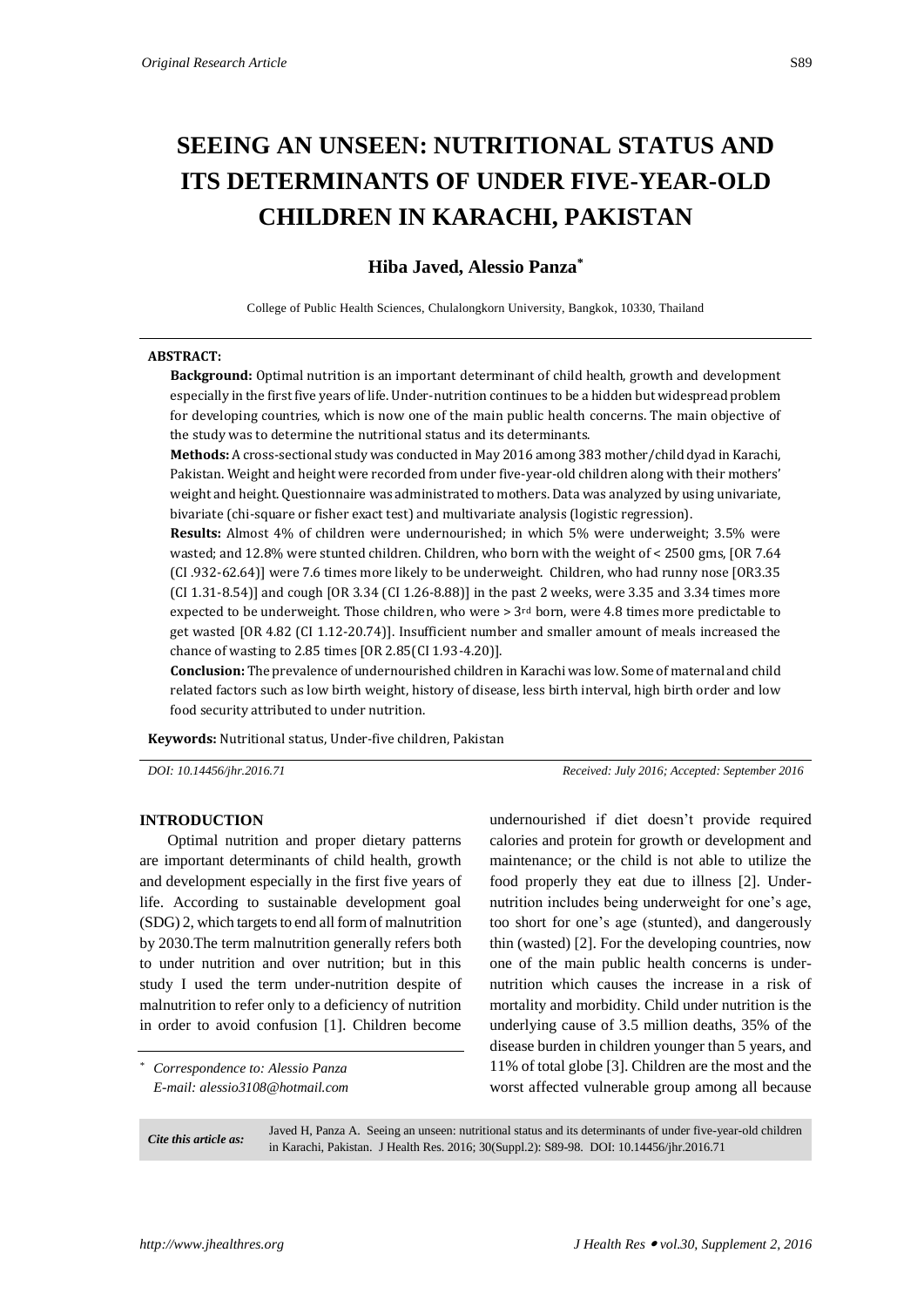of the high nutritional requirement for growth and development [1]. Central South Asian countries (India, Bangladesh and Pakistan) has shockingly high prevalence of underweight – 46 % of its children, and together account for half the world's under nourished children [2]. Pakistan is in distress of high rates of child under-nutrition. Available evidence for under nutrition signifies that growth faltering in majority of such children begins at around four to six months of age; this is the time when an infant starts receiving complementary foods in addition to breast milk. The process of growth faltering is essentially a series of events throughout childhood. The child suffers from repeated illnesses, inadequate appetite, deficient food and poor standard care [4]. Pakistan shares 2% of global extreme poverty; and extreme poverty defined as the people living on less than US\$ 1.25 per day. Under-nutrition continues to be a hidden but widespread problem [5].

Prevalence of under-nutrition for under-five years were reported in Pakistan's National Nutritional Survey in 2011(4); but it cannot give the clear picture for the determinants that are associated with under-nutrition at local level including Karachi, the biggest city in terms of population of Pakistan. There are very few local studies that carried out the prevalence of under nutrition in terms of three categories: stunting, wasting and underweight. Pakistan is lagging behind in the reduction of undernutrition. Sindh (Karachi is capital of Sindh province) is less well positioned than other provinces. The study aimed to find the nutritional status of under-five children in Karachi and to assess the determinants associated with nutritional status of under-five children in Karachi, Pakistan.

# **METHODOLOGY**

A cross-sectional study was conducted in May 2016 among 383 mother/child dyad in Karachi, Pakistan. Sample size was calculated by Taro Yamane formula [6]. Multi-stage sampling technique was used in three districts by randomly selected in the first stage. For the second stage, only one town was selected randomly from each three selected districts. Four clusters were selected from each town randomly as considering Union Council (sub-division of towns) as a cluster. For the first, second and third stage, computer generating random number sampling method was used to select districts, towns and clusters respectively. At fourth stage, 35 samples of household were collected from

each of 12 clusters by random selection through spinning a pen; and the researcher followed the directions the tip of pen points. This method of selection was continued until we reached the samples of 35 in each cluster at fifth stage. All eligible children in one household were selected.

Ethical approval was sought from the Research Ethic Review Committee For Research Involving Human Research Participants, Health Sciences Group, Chulalongkorn University on 25 May 2016 (Protocol no. 056-1/J9).

Weight and height were measured for mother/child dyad by researcher. A questionnaire was administrated to mothers by interviewer.

The questionnaire had 3 sections: child related factors (age, gender, birth order, low birth weight, breast feeding, dietary diversity, history of disease, access to health service, immunization history and food security) maternal factors (BMI, education level, no. of ANC visits and birth interval) and socio-demographic factors (socio-demographic status, place of residence and employment status of head of family).

To question was opt from validated questionnaire by reviewing literature. Three experts also validated the contents of questionnaire. Mothers were also asked to give the face validity for each question.

All under-five years old of male and female child were included. Physically disable children, twins or triplets; and those mother/child dyad who were not psychologically prepared or unwilling to participate in the study were excluded from the study.

The population of this study was undernutrition among under five-year-old children. Their parents might have had experience of pains while sharing their conditions regarding socio-economic status and employment status.

Data was entered and coded into Statistical Package for Social Science (SPSS) for analysis.

Descriptive statistics were calculated in frequency and percentages. Dependent and independent variable were categorical. The prevalence of underweight, wasted and stunted was reported as percentage and frequency. Association between dependent (underweight, wasting, stunting, normal and overweight) and independent variables (age, gender, birth order, low birth weight, breast feeding, dietary diversity, history of disease, access to health service, immunization history and food security, mothers' BMI, education level, no. of ANC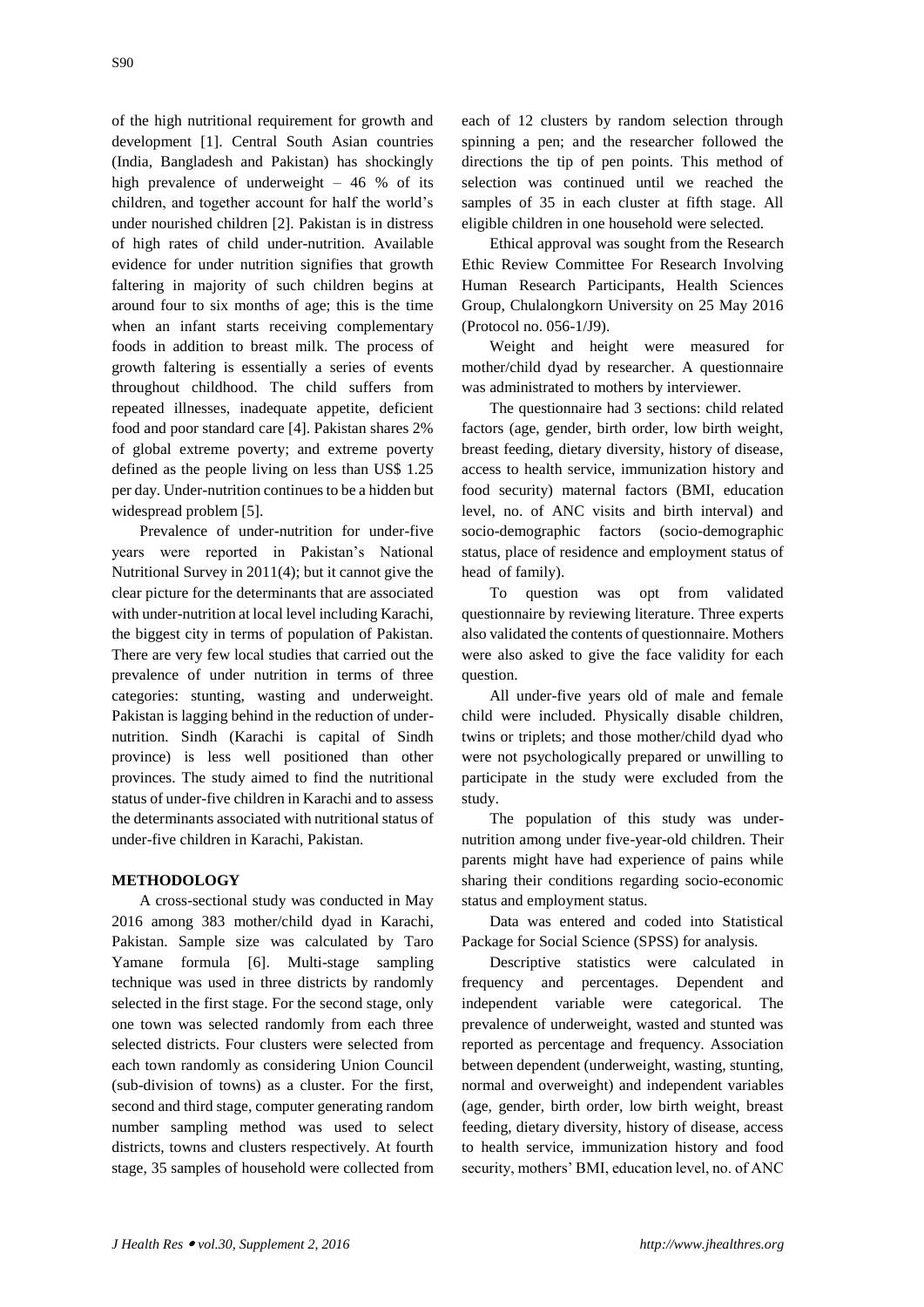visits and birth interval, socio-demographic status, place of residence and employment status of head of family) were found by using chi square and fisher exact test where applicable, when any cell had observed cell count less than 5 to show the effect of each dependent variable on independent variable. Results were considered statistically significant at a 5% ( $P < 0.05$ ) significance level.

In this study height and weight of children were converted into Z-score based on national center for health statistics reference population recommended by World Health Organization (WHO) [7]. Thus, the height and weight of children below -2SD were considered as undernourished children.

Binary logistic regression was used to analyze the association between each of independent and dependent variables separately. These multivariable model included those independent variables in binary logistic regression which have *p-*value <0.20. It was conducted to examine the relationship between various independent variables and the three dependent variables separately which gave us the unadjusted odds ratio and the statistical significance of the association. Finally, multivariate logistic regression analysis was conducted in one model including all the relevant independent variables together.

#### **RESULTS**

Mother, child and socio-demographic factors are displayed in Table 1. Majority of the children (32%) belonged to the age group of 12-23 months. Male children were 56.1% of the total population. The rest were female (43.9%) children and 52.2% of children were first born. Almost, 72% of population were born with normal birth weight followed by

16.2% children who born with low birth weight. Majority of the children 76.2% were exclusively breastfed during the first 6 months of life. About 46.7% of children took 4-5 food groups as per reported by 24-hour dietary recall, which is grouped as medium dietary diversity. Only 31.1% and 22.2% children had high and low dietary diversity respectively. Not getting an appointment was main reason (18.5%) by the mothers for not getting a care for their child. Only twenty-two vaccination cards were available. 14 of those children were identified as fully immunized with valid doses, which had reached the minimum age for vaccine and were administrated. 8 children (36 %) were not fully vaccinated according to their age. Mothers' BMI revealed that 64.8% of were normal; 21.7% of them were overweight; and majority 90.3% of mothers had an above primary  $($  > 5 grade) education. About 82% of the mothers reported that they had made more than 4 visits for antenatal care during pregnancy. 17% said that they visited for 1-3 times; and only 1% didn't pay a visit for a single time. About 52.2% children were first born; and 33.68 had  $> 24$  months' birth interval and 14.1% had  $< 24$ month birth interval compared to their elder sibling.

International wealth index was categorized as below and above average. For each possession of household item, 1 score was given and for every high, medium and low quality of floor material, toilet material and water sources. 3, 2 and 1 scores were given respectively. Total score becomes 20; and below and above average were taken as per Pakistan's international wealth index which in 52.9 [8]. Almost, 94% of the household were above Pakistan's' international wealth index average; and 76.5% of household were in the highest quintile.

|  | <b>Table 1</b> Frequency and percentage distribution of dependent variables $(n = 383)$ |  |  |  |  |  |
|--|-----------------------------------------------------------------------------------------|--|--|--|--|--|
|--|-----------------------------------------------------------------------------------------|--|--|--|--|--|

| <b>Independent variables</b> | <b>Frequency</b> | $\frac{6}{6}$ | Percentage |
|------------------------------|------------------|---------------|------------|
| Town                         |                  |               |            |
| Orangi Town                  | 135              | 35.2          | 72.1       |
| Liaquatabad Town             | 141              | 36.8          | 36.8       |
| Saddar Town                  | 107              | 27.9          | 100.0      |
| Age (months)                 |                  |               |            |
| $0 - 11$                     | 54               | 14.1          | 14.1       |
| $12 - 23$                    | 126              | 32.9          | 47.0       |
| 24-35                        | 88               | 23.0          | 70.0       |
| 36-47                        | 79               | 20.6          | 90.6       |
| 48-59                        | 36               | 9.4           | 100.0      |
| <b>Sex</b>                   |                  |               |            |
| Male                         | 215              | 56.1          | 56.1       |
| Female                       | 168              | 43.9          | 100.0      |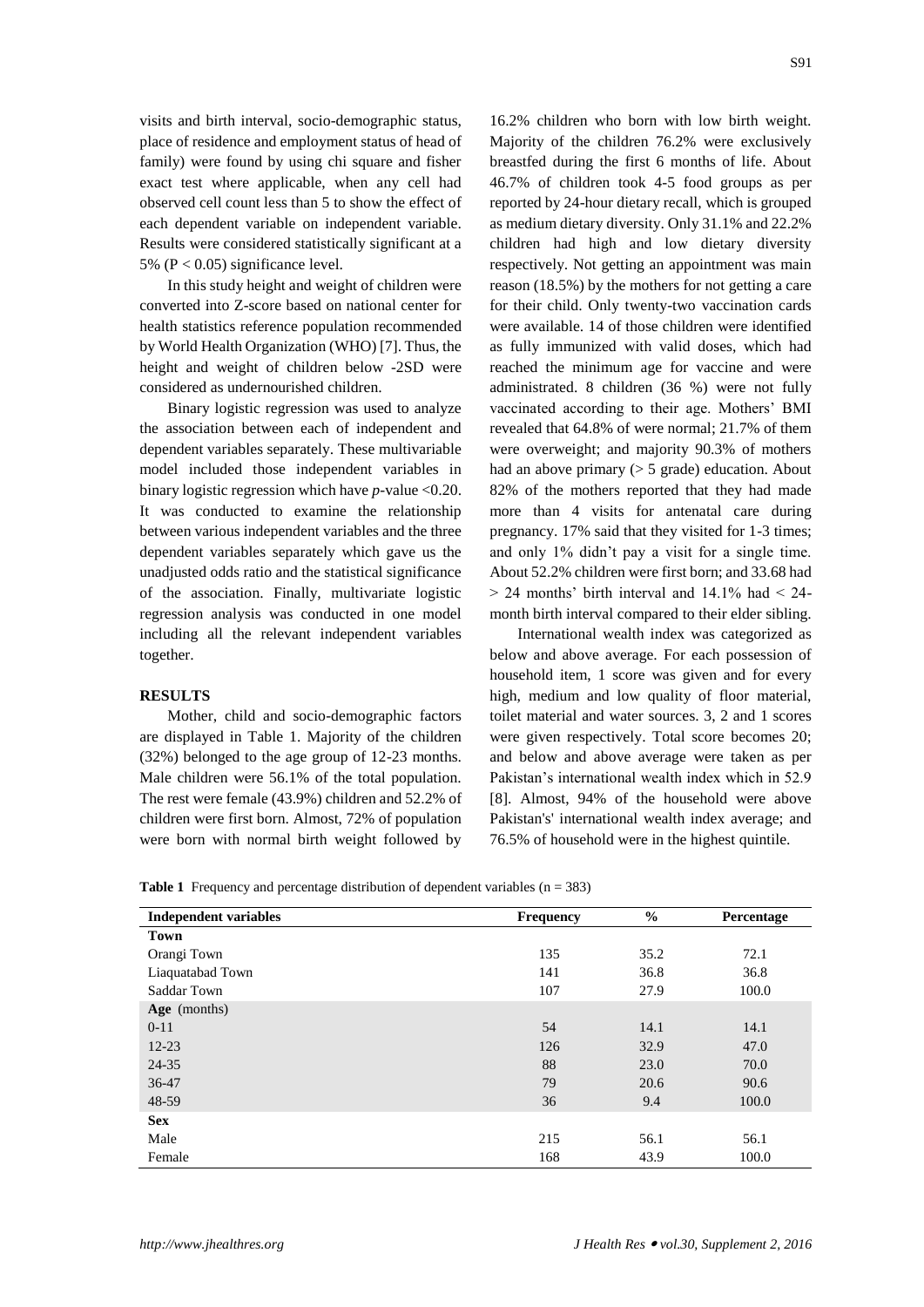|                          | <b>Independent variables</b>        | <b>Frequency</b> | $\frac{0}{0}$ | Percentage |  |
|--------------------------|-------------------------------------|------------------|---------------|------------|--|
| <b>Birth order</b>       |                                     |                  |               |            |  |
| 1 <sup>st</sup>          |                                     | 200              | 52.2          | 52.2       |  |
| 2 <sub>nd</sub>          |                                     | 110              | 28.7          | 80.9       |  |
| 3rd or more              |                                     | 73               | 19.06         | 100.0      |  |
|                          | Low birth weight (gms)              |                  |               |            |  |
| < 2500                   |                                     | 62               | 16.2          | 16.2       |  |
|                          | 2500-4000                           | 275              | 71.8          | 88.0       |  |
| >4000                    |                                     | 46               | 12.0          | 100.0      |  |
|                          | <b>Breastfeeding</b>                |                  |               |            |  |
| Yes                      |                                     | 292              | 76.2          | 76.2       |  |
| N <sub>o</sub>           |                                     | 91               | 23.8          | 100.0      |  |
|                          | Dietary diversity                   |                  |               |            |  |
|                          | Low $(\leq 3$ food groups)          | 85               | 22.2          | 22.2       |  |
|                          | Med (4-5 food groups)               | 179              | 46.7          | 68.9       |  |
|                          | High $( \geq 6$ food groups)        | 119              | 31.1          | 100.0      |  |
|                          | <b>History of disease</b>           |                  |               |            |  |
|                          | Diarrhea                            |                  |               |            |  |
|                          | Yes                                 | 61               | 15.9          | 15.9       |  |
|                          | No                                  | 322              | 84.1          | 100.0      |  |
|                          | Fever                               |                  |               |            |  |
|                          | Yes                                 | 94               | 24.5          | 24.5       |  |
| Acute                    | No                                  | 289              | 75.5          | 100.0      |  |
|                          | Runny nose                          |                  |               |            |  |
|                          | Yes                                 | 86               | 22.5          | 22.5       |  |
|                          | $\rm No$                            | 297              | 77.5          | 100.0      |  |
|                          | Cough                               |                  |               |            |  |
|                          | Yes                                 | 61               | 15.9          | 15.9       |  |
|                          | No                                  | 322              | 84.1          | 100.0      |  |
|                          | Reasons for not getting health care |                  |               |            |  |
|                          | Couldn't afford care                | 31               | 8.1           | 8.1        |  |
|                          | Didn't know where to find care      | 23               | 6.0           | 14.1       |  |
|                          | Couldn't get appointment anywhere   | 71               | 18.5          | 32.6       |  |
|                          | None available                      | $\mathbf{1}$     | $\cdot$ 3     | 32.9       |  |
|                          | Other (never happened)              | 131              | 34.2          | 67.1       |  |
| No reason                |                                     | 126              | 32.9          | 100.0      |  |
|                          | Availability of vaccination card    |                  |               |            |  |
| Yes                      |                                     | 22               | 5.74          | 5.74       |  |
| $\rm No$                 |                                     | 361              | 94.25         | $100.0\,$  |  |
| Validity of doses (n=22) |                                     |                  |               |            |  |
|                          | Valid doses                         | 14               | 63.63         | 63.63      |  |
|                          | Invalid doses                       | $8\,$            | 36.36         | $100.0\,$  |  |
| Food security            |                                     |                  |               |            |  |
|                          | Variety of food available           |                  |               |            |  |
| Availability             | Yes                                 | 369              | 96.3          | 96.3       |  |
|                          | No                                  | 14               | 3.7           | 100.0      |  |
|                          | Affordability to household          |                  |               |            |  |
|                          | Yes                                 | 275              | 71.8          | 71.8       |  |
|                          | No                                  | 94               | 24.5          | 96.3       |  |
|                          | Question N/A                        | 14               | 3.7           | $100.0\,$  |  |
|                          | Child ate limited variety of food   |                  |               |            |  |
| Access                   | Yes                                 | $20\,$           | 5.2           | 5.2        |  |
|                          | $\rm No$                            | 363              | 94.8          | 100.0      |  |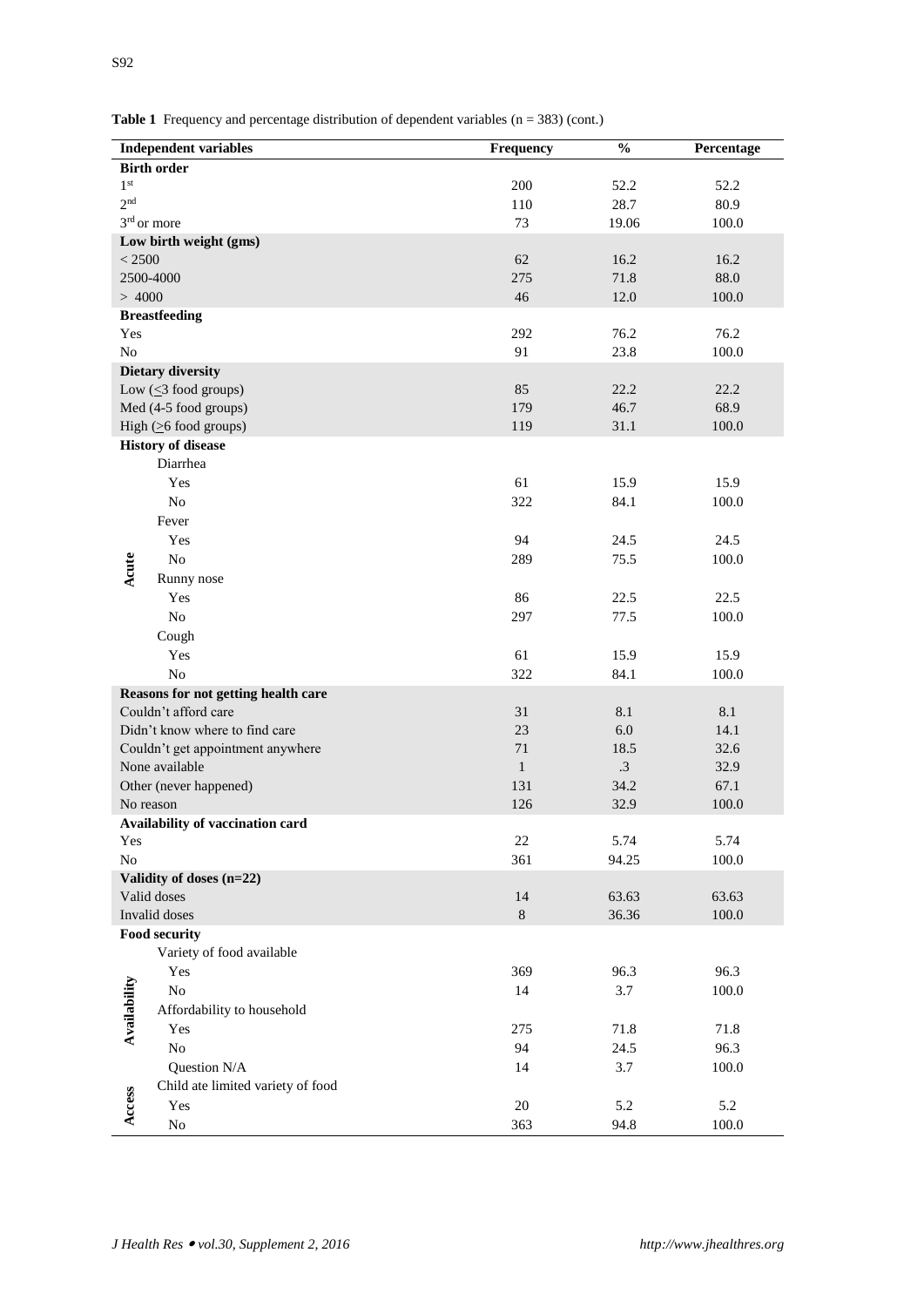Table 1 Frequency and percentage distribution of dependent variables (n = 383) (cont.)

| <b>Independent variables</b> |                                                        | Frequency        | $\frac{0}{0}$ | Percentage |
|------------------------------|--------------------------------------------------------|------------------|---------------|------------|
|                              | <b>Food security</b>                                   |                  |               |            |
|                              | Insufficient no. of meals per day $(< 3)$              |                  |               |            |
|                              | Yes                                                    | 20               | 5.2           | 5.2        |
|                              | No                                                     | 5                | 1.3           | 6.5        |
|                              | Question N/A                                           | 358              | 93.5          | 100.0      |
| Utilization                  | Ate smaller amount of food when meals are insufficient |                  |               |            |
|                              | Yes                                                    | 20               | 5.2           | 5.2        |
|                              | N <sub>0</sub>                                         | 5                | 1.3           | 6.5        |
|                              | Question N/A                                           | 358              | 93.5          | 100.0      |
| <b>BMI</b>                   |                                                        |                  |               |            |
|                              | Underweight                                            | 13               | 3.4           | 3.4        |
| Normal                       |                                                        | 248              | 64.8          | 68.1       |
|                              | Overweight                                             | 83               | 21.7          | 89.8       |
| Obese                        |                                                        | 39               | $10.2\,$      | 100.0      |
|                              | <b>Educational level</b>                               |                  |               |            |
| Illiterate                   |                                                        | 12               | 3.1           | 3.1        |
| Primary                      |                                                        | 25               | 6.5           | 9.7        |
|                              | Above primary                                          | 346              | 90.3          | 100.0      |
|                              | <b>Number of ANC visits</b>                            |                  |               |            |
| None                         |                                                        | $\overline{4}$   | 1.0           | 1.0        |
| $1-3$                        |                                                        | 65               | 17.0          | 18.0       |
| $\geq 4$                     |                                                        | 314              | 82.0          | 100.0      |
|                              | <b>Birth interval</b>                                  |                  |               |            |
|                              | $\leq$ 24 months                                       | 54               | 14.1          | 14.1       |
|                              | $>24$ months                                           | 129              | 33.68         | 47.7       |
| $1st$ born                   |                                                        | 200              | 52.2          | 100.0      |
|                              | Place of residence                                     |                  |               |            |
|                              | Urban (non-slum)                                       | 313              | 81.7          | 81.7       |
|                              | Urban (slum)                                           | 70               | 18.3          | 100.0      |
|                              | <b>Employment status of head of family</b>             |                  |               |            |
|                              | Unemployed                                             | 15               | 3.9           | 3.9        |
|                              | Domestic worker                                        | 15               | 3.9           | 7.8        |
| Labor                        |                                                        | 29               | 7.6           | 15.4       |
| Salesman                     |                                                        | 82               | 21.4          | 36.8       |
| Clerk                        |                                                        | 26               | 6.8           | 43.6       |
|                              | Professional                                           | 216              | 56.4          | 100.0      |
|                              | <b>IWI</b> (International Wealth Index)                |                  |               |            |
|                              | Below average                                          | 26               | 6.8           | 6.8        |
|                              | Above average                                          | 357              | 93.2          | 100.0      |
|                              | IWI quintiles(n=383)                                   |                  |               |            |
|                              | $\leq$ 20.0 (Lowest)                                   | $\boldsymbol{0}$ | $0.0\,$       | 0.0        |
|                              | 20.1 - 40.0 (Second)                                   | 16               | 4.2           | 4.2        |
|                              | 40.1 - 60.0 (Middle)                                   |                  | 8.6           | 12.8       |
|                              | 60.1 - 80.0 (Fourth)                                   | 41               | 10.7          | 23.5       |
|                              | $\geq 80.1$ (Highest)                                  | 293              | 76.5          | 100.0      |

**Table 2** Nutritional status of under-five children in Karachi ( $n = 383$ )

| Dependent variables | <b>Frequency</b> | $\frac{0}{0}$ |
|---------------------|------------------|---------------|
| Undernourished      |                  |               |
| Normal              | 350              | 91.4          |
| Overweight          | 19               | 5.0           |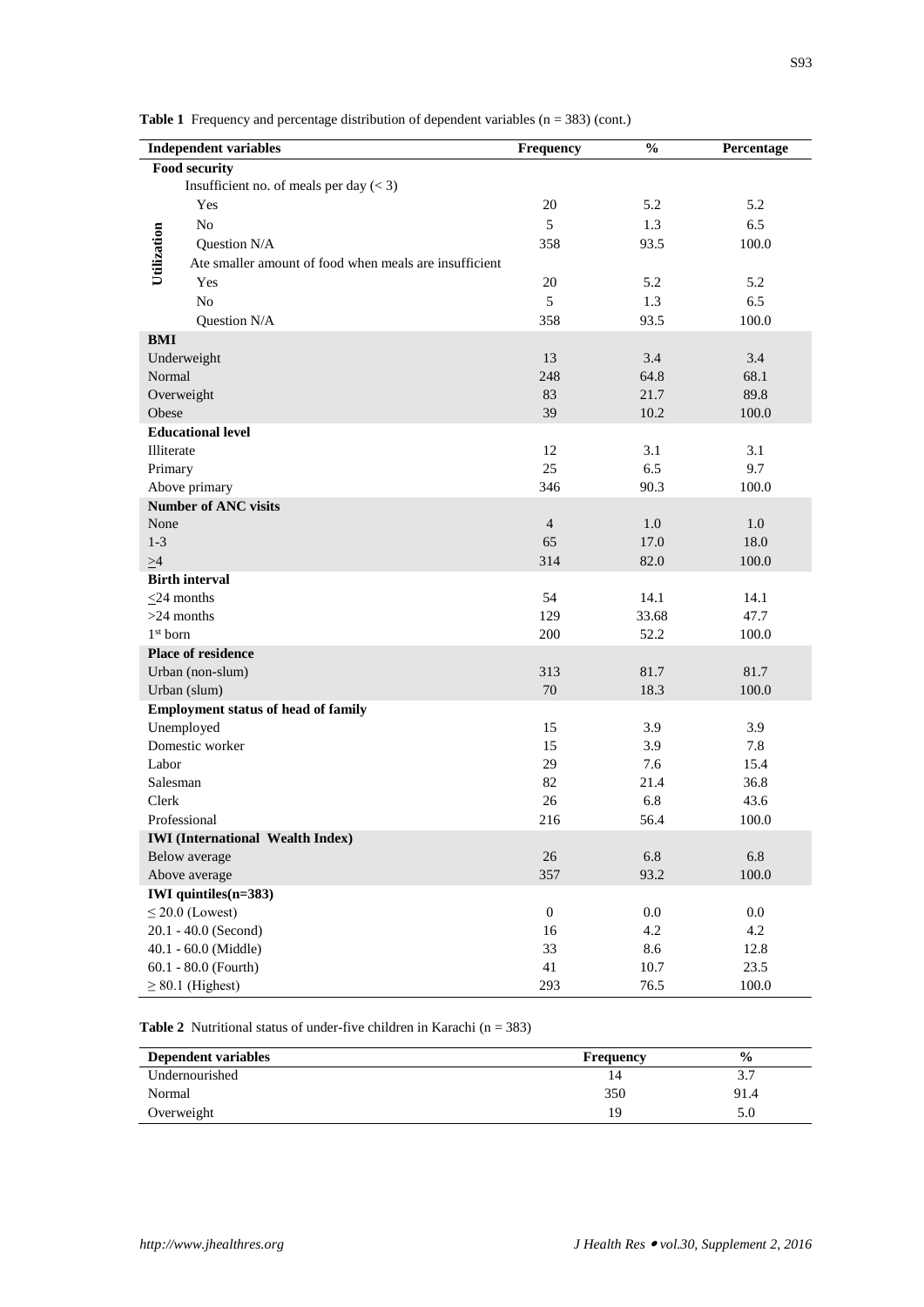| <b>Dependent variables</b> |                              | <b>Frequency</b> | $\frac{6}{9}$ |
|----------------------------|------------------------------|------------------|---------------|
| Weight for age             | Overweight $(\geq +2SD)$     |                  | .3            |
|                            | Normal $(\pm 2SD)$           | 363              | 94.8          |
|                            | Underweight $(<-2SD)$        | 15               | 3.9           |
|                            | Severely underweight (<-3SD) | $\overline{4}$   | 1.0           |
| Weight for height          | Overweight $(\geq +2SD)$     | 18               | 4.7           |
|                            | Normal $(\pm 2SD)$           | 351              | 91.6          |
|                            | Wasted $\left(<2SD\right)$   |                  | 1.8           |
|                            | Severely wasted $(<-3SD$ )   |                  | 1.8           |
| Height for age             | Normal $(\pm 2SD)$           | 334              | 87.2          |
|                            | Stunted $(<-2SD$ )           | 43               | 11.2          |
|                            | Severely stunted $(<-3SD$ )  | 6                | 1.6           |

**Table 3** Prevalence of underweight, wasting and stunting among under-five children in Karachi

**Table 4** Multivariate analysis for underweight, wasting and stunting (n = 383)

|                              | <b>Dependent variables</b> |                      |                      |
|------------------------------|----------------------------|----------------------|----------------------|
| <b>Independent variables</b> | Underweight                | <b>Wasted</b>        | <b>Stunted</b>       |
|                              | O.R (95% CI)               | O.R (95% CI)         | O.R (95% CI)         |
| Age (months)                 |                            |                      |                      |
| $0 - 11$                     | $.29(.01-6.09)$            |                      |                      |
| 12-23                        | $.15(.01-2.33)$            |                      |                      |
| 24-35                        | $.13(.00-2.30)$            |                      |                      |
| 36-47                        | $1.57(.23-10.46)$          |                      |                      |
| 48-59                        | $\mathbf{1}$               |                      |                      |
| <b>Sex</b>                   |                            |                      |                      |
| Male                         |                            | $1.03(0.24 - 4.33)$  | $4.89(2.19-10.91)$   |
| Female                       |                            | $\mathbf{1}$         | $\mathbf{1}$         |
| <b>Birth order</b>           |                            |                      |                      |
| 1 <sup>st</sup>              |                            | $\mathbf{1}$         |                      |
| 2 <sub>nd</sub>              |                            | $1.73(0.27-10.95)$   |                      |
| 3 <sup>rd</sup> or more      |                            | $4.37(0.69 - 27.41)$ |                      |
| Low birth weight (gms)       |                            |                      |                      |
| < 2500                       | 23.60(1.24-47.16)          | $5.95(0.42 - 84.28)$ | $3.91(1.07 - 14.28)$ |
| 2500-4000                    | $3.00(0.21 - 41.56)$       | $1.17(0.80 - 15.94)$ | $1.25(0.39-3.99)$    |
| >4000                        | $\mathbf{1}$               | $\mathbf{1}$         | $\mathbf{1}$         |
| <b>Breastfeeding</b>         |                            |                      |                      |
| Yes                          |                            | $\mathbf{1}$         | $\mathbf{1}$         |
| N <sub>o</sub>               |                            | $1.46(0.28 - 7.58)$  | $1.07(0.49 - 2.34)$  |
| <b>Diarrhea</b>              |                            |                      |                      |
| No                           |                            |                      | $\mathbf{1}$         |
| Yes                          |                            |                      | $1.71(0.78-3.73)$    |
| Fever                        |                            |                      |                      |
| N <sub>o</sub>               |                            | $\mathbf{1}$         |                      |
| Yes                          |                            | $0.80(0.19-3.30)$    |                      |
| <b>Runny nose</b>            |                            |                      |                      |
| No                           | $\mathbf{1}$               | $\mathbf{1}$         |                      |
| Yes                          | $1.68(0.39-7.24)$          | $2.32(0.51 - 10.44)$ |                      |
| Cough                        |                            |                      |                      |
| No                           | $\mathbf{1}$               |                      |                      |
| Yes                          | $4.71(0.90 - 24.51)$       |                      |                      |
| Birth interval (n=183)       |                            |                      |                      |
| $\leq$ 24 months             | $4.39(0.61 - 31.51)$       |                      |                      |
| $>24$ months                 | $\mathbf{1}$               |                      |                      |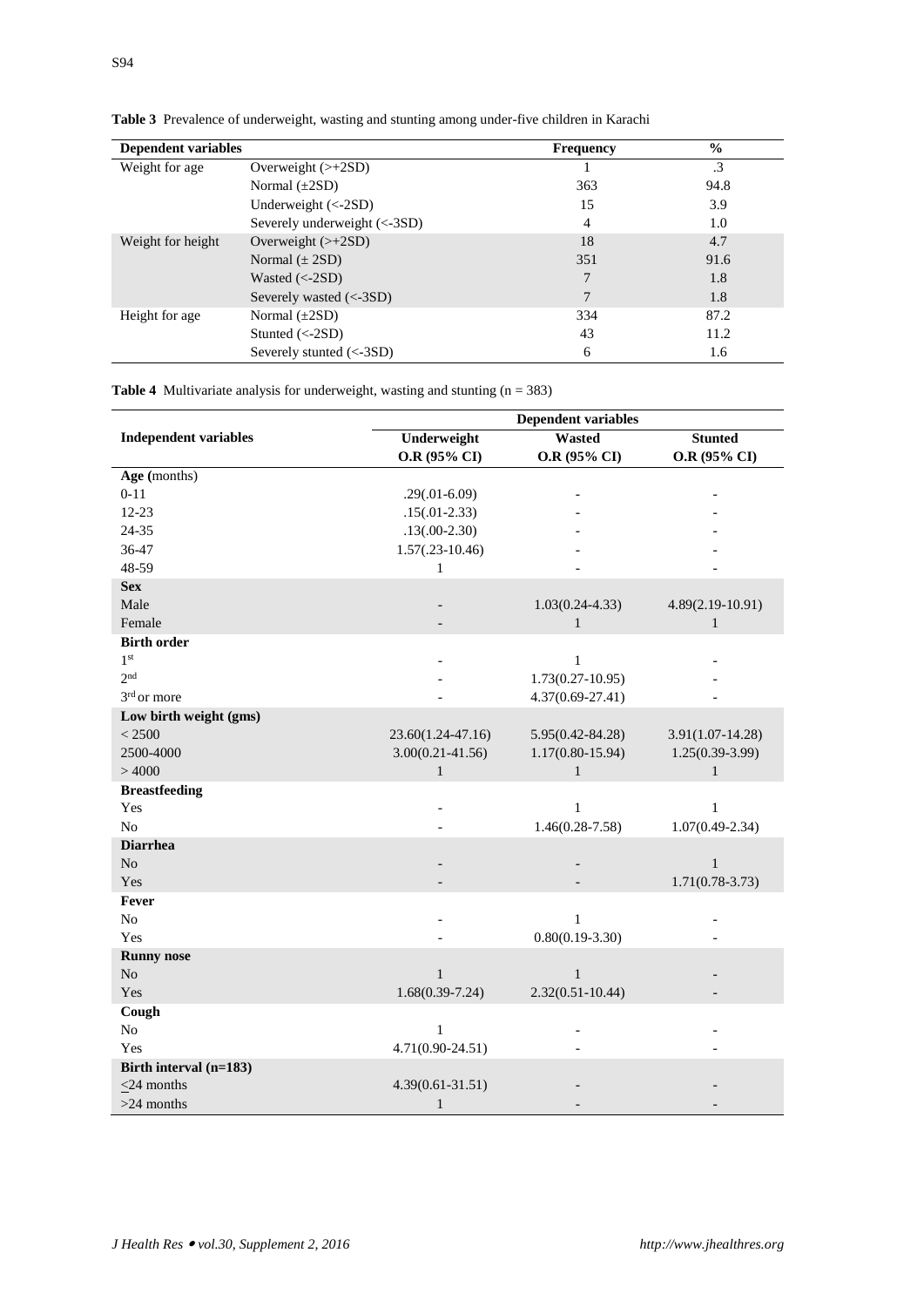Table 2 and 3 describes the nutritional status of under-five children and the prevalence of underweight, easting and stunting.

Table 4, binary logistic regression was used to analyze the association between each of independent and dependent variable separately. These multivariable model includes those independent variables in binary logistic regression, which have *p-*value <0.20. Birth weight >4000 gms, was set as a reference category. Normal birth weight 2500-4000 gms [OR 3.00(CI 0.21-41.56)] had 3 times more chance to get low weight for age; however, children who born with the weight of less than 2500 gms [OR 23.60 (CI 1.24-47.16)] were 23 times more likely to be underweight. Children who had runny nose [OR1.68 (CI 0.39-7.24)] and cough [OR 4.71(CI 0.90-24.51)] in the past 2 weeks were 1.6 and 4.7 times more expected to have a low weight according to their age.

Those children, who were  $3<sup>rd</sup>$ ,  $4<sup>th</sup>$  or  $5<sup>th</sup>$  born. were almost 4.4 times more predictable to get wasted [OR 4.37(CI 0.69-27.41). Runny nose contributed [OR 2.32(CI 0.51-10.44)] 2.32 times more to wasting of children.

Males [OR 0.24 (CI 0.11-0.52)] were less likely to be stunted than female. Whereas, when it adjusted in final model; it showed that males [OR 4.89 (CI 2.19-10.91)] were 4.89 times more susceptible to be stunted. Children with birth weight <2500 gms were 3.91 times more prone to get low height for age [OR 3.91(CI 1.07-14.28)].

#### **DISCUSSION**

Nutritional status was measured as normal, undernourished and overweight. The undernourished status was calculated by z-score of BMI for age [9]; and it's not the sum of three indices; underweight, wasting and stunting z-score. According to our cross sectional survey, the prevalence of undernourished children in Karachi was 3.7% [10]. In contrast, results from the Sindh provincial department of health (of which Karachi is capital) indicated 6.1% of under-five were undernourished [4]. Perhaps the striking difference between 3.7% and 6.1% prevalence in Karachi, provincial capital and the province as a whole could be the reason that this study has been conducted only in one city, which is the biggest city of Pakistan in terms of population. Therefore, it doesn't give the clear picture of whole province because even though there were a lot of undernourished children; but as being a resident of a big city may provide a lot of factors which

alter their health.

In our survey, 5% of children were found to be overweight. Similar to the study conducted in Karachi, it indicated 4.4% of overweight children between the ages of 5-6 years [9]. Whereas, study in Lahore which is the second biggest and capital of Punjab province, found 11.5% overweight children of 5-6 years of age group [11]. Punjab province has better under nutritional indices across Pakistan; so this might be the reason for higher prevalence of overweight [11].

In the study almost 4% of children were underweight; and 1 % of children were severely underweight. It was contrast to national nutritional survey in that the prevalence of underweight is very high in Pakistan; 26% of children were reported underweight [4]. The two prevalence of the study and national are not completely comparable because national study didn't split the underweight and severe underweight in two different measurements. If we sum up percentage of underweight and severely underweight, it becomes 5% against 26%, which is 5 times lower prevalence in this study.

Moreover, in this study, not a single household were included from rural area whereas. Pakistan is low middle income country; approximately 64% of its population [12] lives in the rural areas. Although the study is conducted in an urban area whose low income households are better than the rural areas. Low income households have much more chance for getting undernourished as compare to urban areas. That's why health and nutrition surveys, which were conducted previously, had more proportion of undernourished children. Roughly 25% of the rural children population have more health problems than the urban children [13].

The proportion of underweight children was highest 2% in the age group of 36-47 months. This study is similar to the results of a study in Nepal which 36-47 months old children had the highest prevalence of underweight (8%). In the Nepalese study, the prevalence of underweight in this age group was 4 times higher than our study [14]. On the contrary, the Pakistani national prevalence of underweight was highest, 34%among the age group of 9-11 months and 12-17 months [12]. In Pakistan's national nutritional survey of 2011 indicated that most of the children with mild, moderate and severe underweight belonged to 24-35 months age group; whereas 36-47 months children were second most likely to be underweight [15].

In this study, analysis by age groups showed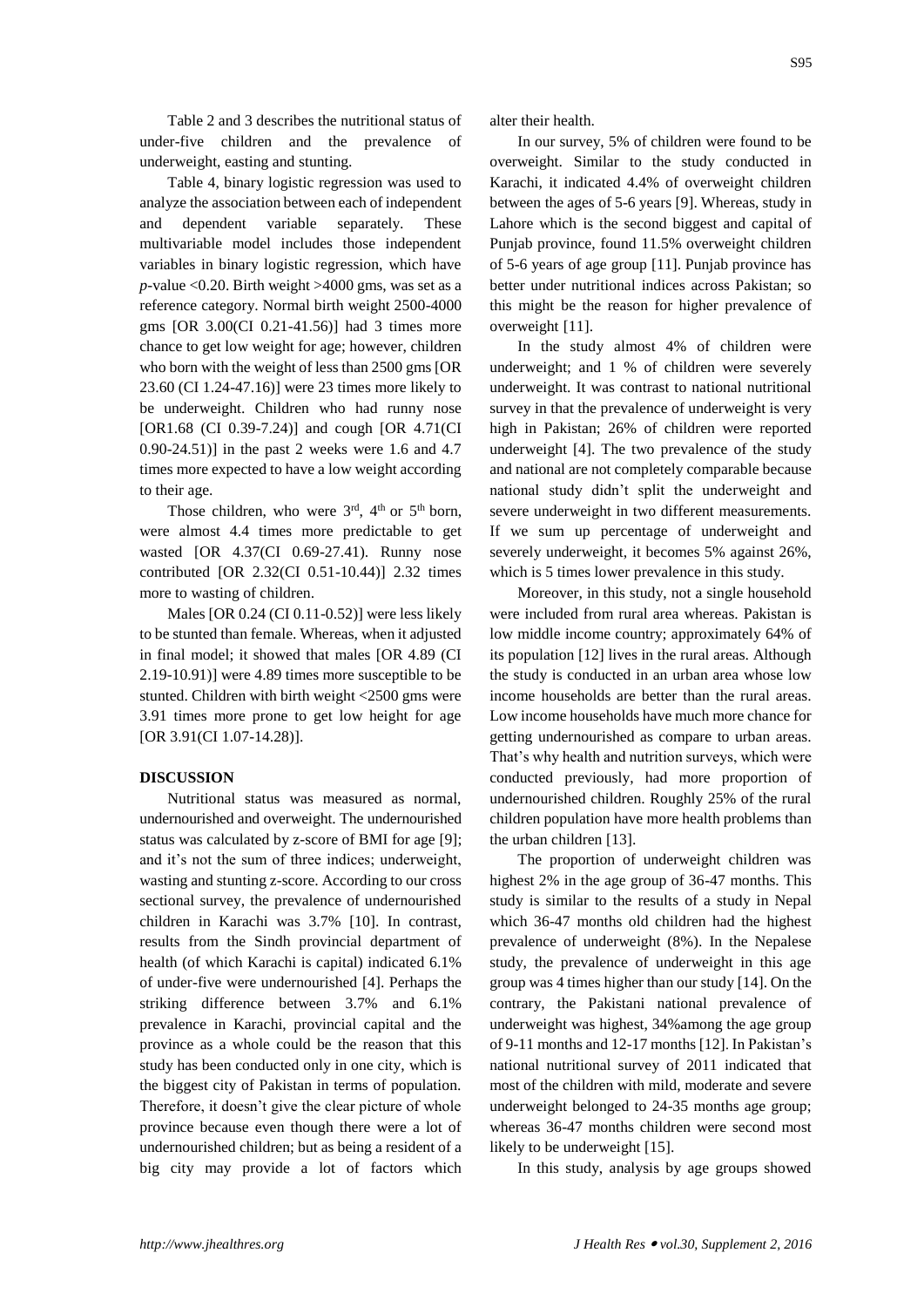that stunting was at 12-23 months with 14 %; and severe stunting was also highest (3%). However, demographic health survey of Pakistan stated the highest rate (52%) of stunting and severe stunting (31%) at 24-35 months. Trend of increment percentage with can be observed in PDHS; and it was also indicated as the most prevalent indices of under nutrition at national, urban and rural level [15].

A notable difference in the prevalence of nutritional indices in our study and demographic health survey and national nutritional survey, probably be due to the different sampling technique. Simple random sampling was done for national survey; and every child got the equal chance to be selected. Whereas this study was multistage convenience, purposive and random sampling. Only one high, middle and low income town for each was selected by random selection. So, every child in the city doesn't get the chance to be selected.

It is a well-known fact that child malnutrition is the outcome of multiple factors. Male children appeared to be more exposed to stunt than female children. Male children were found to be 1.7 times more undernourished [OR1.78 (CI 1.52-2.09)] [16]. There is no obvious explanation for this gender differences. Gender difference could be attributed to boys' preference over girls in South Asia. Contrary to a previous study conducted in Tanzania, [17] among children under four years of age which concluded that males (20 %) had better nutritional status than females (28 %). In our study, 14.5%, 9.6% and 22.5% children, who were born with <2500 gm, were found underweight, wasted and stunted respectively. Being born with the low birth weight appears to carry a higher risk of being undernourished in the first five years of life. Some studies found that children with low birth weight were 2.3 times more vulnerable [OR2.32 (CI 1.61- 3.33)]; and 1.04 times more with higher birth order [OR1.04 (CI 1.01-1.08)] were predictor of under nutrition [18].

Study in urban slum of Ludhiana also reports a same pattern that 50 %, 50% and 81% were underweight, wasted and stunted respectively [18]. The mothers who had no antenatal visits were 1.31 times more likely [OR1.31 (CI 1.04-1.66)] to have small size infants than those who had attended four or more antenatal visits [19].

One of the studies indicated that children from lower socioeconomic status was 4.4 times more likely to be wasted as compared to high

socioeconomic status family [OR 4.41 (CI: 2.94- 8.45)]. Children belonging to the low-income group were at a higher risk of being wasted than children of better income families [20]. In underprivileged socio-economic conditions usually have low birth weight infants which may be stated by the fact that the child's low birth weight could be the reason of mother's poor nutrition and health over a long period of time, including during pregnancy or from pregnancy complications shared by poverty. Smaller the child, it's more important to monitor his/her growth after birth.

Breast milk is a natural resource that has a major impact on child's health, growth and development. It is recommended for at least the first two years of a child's life. It has a lots of protective effects children's nutritional status; and it is found to be an important part because it may reduce the occurrence of under nutrition among children. Deprivation of breastfeeding in first 6 months of birth is significant risk factor for under nutrition in children.

History of acute disease may modify the health status. Children are the most vulnerable and most affected group because of the high requirement for growth and development. Sometimes, acute diseases may alter the weight for height status for temporary period and becomes well-nourished after getting back to normal health status.

International wealth index was used to determine the household socio economic status. Only 7.69 % of the children were wasted; and they belonged to those household below Pakistan's International Wealth Index average and second quintile which was the lowest quintile in this study showed that 14.28 % of those households' children were wasted and severely wasted. Similarly, study in Bangladesh indicated that children of second quintile households have 2.35 more chance to be stunted [21].

# **CONCLUSION**

Under nutrition among under-five Pakistani children is one of the serious public health issues as well as the most prevalent cause of morbidity and mortality among young children in Pakistan. The factors of under nutrition are multiple; and the prevalence is at the individual, community, and nation level.

In conclusion to our study, prevalence of all three indices of under nutrition; underweight, wasting and stunting were found to be much better than provincial and national level because of the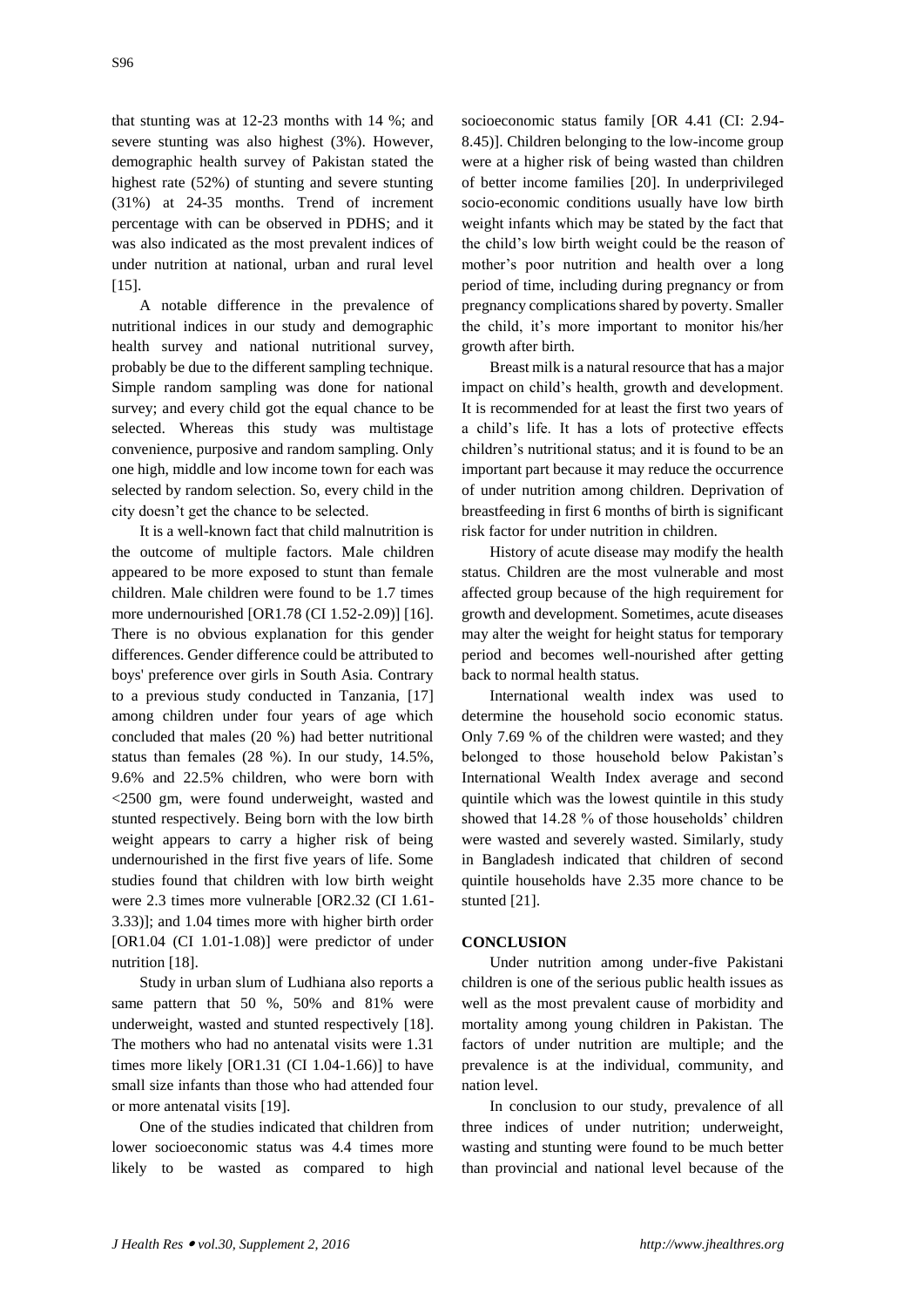urban and the largest city of Pakistan. Males were found to be more stunted than females. Higher birth order and low weight at birth were also significant. Children with exclusive breastfeeding until 6 months of age were comparatively well-nourished than those who didn't breastfed exclusively. Fever, cough and runny nose in the past two weeks were found to be associated. Mother's low BMI and birth interval less than 24 months also plays a role in poor growth and development of children. Poor or financially weak households were more prone to have undernourished children. It is vital to take an account each of these factors in order to reduce under nutrition in Pakistan.

In conducting research with cluster sampling, cluster design effect for calculating sample size should never be overlooked or ignored. Only one or youngest child should be selected from each household to avoid in recording similar sociodemographic and parental characteristics for every eligible children. In case of the unavailability of vaccination cards, efforts should be made to get access to vaccination cards from Expanded Program on Immunization Centers and to obtain information by caretaker's memory recall and Bacillus Calmette-Guerin (BCG) scar on child's arm. The results can be a baseline for other nutritional researches to follow up changes over three or five years and to gain more informative situation analysis for program decision making. Educational programs should be planned in Expanded Program on Immunization (EPI) centers or health care facilities to educate mothers about the importance of breastfeeding, proper weaning practices and dietary diversity and knowledge to combat with under nutrition.

## **LIMITATIONS**

Due to the large sample size researcher didn't use the formula which can calculate the cluster effect; therefore, with less desirable, researchers used Taro Yamane Formula for sample size estimation. Due to time constraints, researcher chose every under-five child in a household rather than choosing only the youngest one. Since there were large numbers of unavailability of vaccination cards, we didn't have a valid method for assessing vaccination status; and the analysis of 22 children with vaccination card had a very less power to detect association. Even though the recall vaccination method suggested by Expanded Program on Immunization assessment was not successful with

mothers, they couldn't recall vaccination status except for Polio. Bacillus Calmette-Guerin (BCG) is the only vaccine which can be verified by its scar without vaccination card; but we didn't verify it because we overlooked it in the preparation of our research methodology. Since researcher studied only one city, therefore the data cannot be generalized for the whole country.

# **REFERENCES**

- 1. Blössner Monika O, Mercedes. Malnutrition: quantifying the health impact at national and local levels.Geneva: Nutrition for Health and Development; 2005.
- 2. The United Nations Children's Fund [UNICEF]. Progress for children. New York: UNICEF; 2006.
- 3. Black RE, Allen LH, Bhutta ZA, Caulfield LE, de Onis M, Ezzati M, et al. Maternal and child undernutrition: global and regional exposures and health consequences. Lancet. 2008 Jan; 371(9608): 243-60. doi: 10.1016/ S0140-6736(07)61690-0
- 4. Pakistan Medical Research Council [PMRC]. National nutrition survey. Pakistan : PMRC ; 2011.
- 5. World Health Organization [WHO]. Health in 2015: from MDGs, millennium development goals to SDGs, sustainable development goals. Geneva: WHO; 2015.
- 6. Soares DM, Yamarat K. Nutritional status of secondary high school adolescent girls ages 14-19 years, Manatutuo district, Timor-Leste. J Health Res. 2014; 28(4): 241-8.
- 7. World Health Organization [WHO]. Nutrition Landscape Information System (NLIS) country profile indicators. [cited 2016 July]. Available from: http:// www.who.int/nutrition/nlis\_interpretation\_guide.pdf
- 8. International Wealth Index. [cited 2016 July]. Available from: http://globaldatalab.org/iwi/map/
- 9. Jafar TH, Qadri Z, Islam M, Hatcher J, Bhutta ZA, Chaturvedi N. Rise in childhood obesity with persistently high rates of undernutrition among urban school-aged Indo-Asian children. Arch Dis Child. 2008 May; 93(5): 373-8. doi: 10.1136/adc.2007.125641
- 10. The United Nations Children's Fund [UNICEF]. Children in Pakistan. [cited 2016 July]. Available from: http://www.unicef.org/pakistan/UNICEF\_Pakistan\_6mos\_ FINAL-Lowres.pdf
- 11. Mushtaq MU, Gull S, Abdullah HM, Shahid U, Shad MA, Akram J. Prevalence and socioeconomic correlates of overweight and obesity among Pakistani primary school children. BMC Public Health. 2011 Sep; 11: 724. doi: 10.1186/1471-2458-11-724
- 12. National Institute of Population Studies [NIPS]. Pakistan demographic health survey 2012-2013. Islamabad, Pakistan: ICF InternationalMeasure DHS; 2013.
- 13. Stansell A, McLaughlin TF. A Brief Comparison of Rural Poverty and Urban Poverty at its Consequences for Students with Special Needs. International Journal